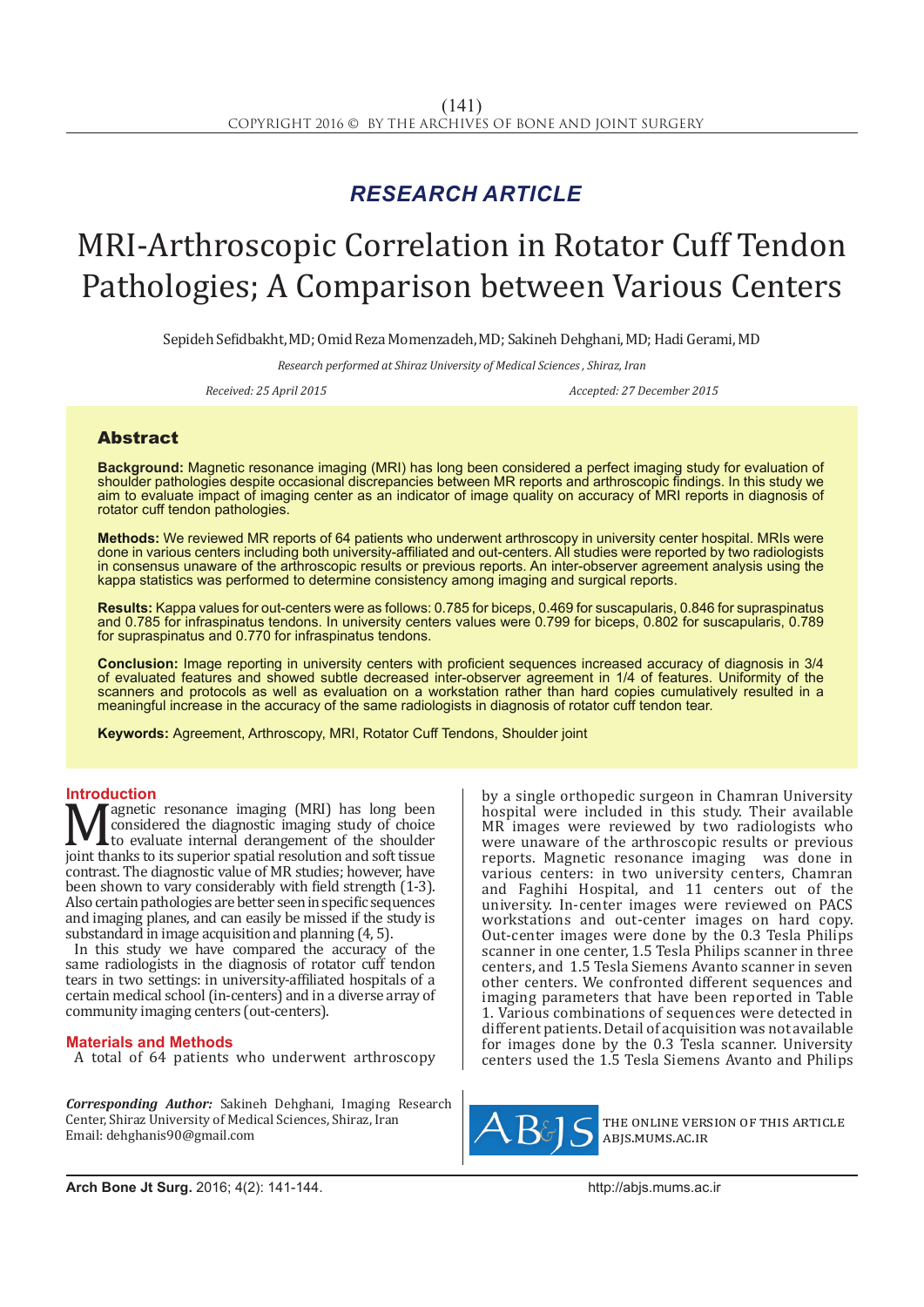THE ARCHIVES OF BONE AND JOINT SURGERY. ABJS.MUMS.AC.IR MRI-ARTHROSCOPIC CORRELATION IN ROTATOR CUFF TENDON VOLUME 4. NUMBER 2. APRIL 2016

| Table 1. Divergent mixture of MR sequences with wide range of parameters used in out university centers |           |           |           |              |                 |  |  |  |  |
|---------------------------------------------------------------------------------------------------------|-----------|-----------|-----------|--------------|-----------------|--|--|--|--|
| <b>Parameters Sequences</b>                                                                             | TR (msec) | TE (msec) | $ST$ (mm) | Space (mm)   | Fov $(mm)$      |  |  |  |  |
| Sagittal PD fat sat                                                                                     | 2400-3000 | $33 - 40$ | $3 - 4$   | $0.4 - 0.8$  | 160*160-220*220 |  |  |  |  |
| Sagittal T2 WI                                                                                          | 2360-3000 | 70-72     | $3 - 4$   | $0.76 - 2.3$ | 160*160-180*180 |  |  |  |  |
| Axial PD                                                                                                | 2800-3000 | $16 - 40$ | $3 - 3.5$ | $0.4 - 1.2$  | $160*160$       |  |  |  |  |
| Axial T2                                                                                                | 2820-4000 | 74-100    | $3 - 3.5$ | $0.6 - 3.9$  | $164*250$       |  |  |  |  |
| Coronal T2                                                                                              | 2600-4000 | 70-100    | $3 - 3.5$ | $0.9 - 3$    | 160*160-160*250 |  |  |  |  |
| Coronal T1                                                                                              | 280-760   | $10 - 27$ | $3 - 4$   | $0.4 - 1.7$  | 160*160-220*220 |  |  |  |  |

\*ST,Slice thickness ; TR,Time to repetition; TE,Time to echo;PD,Prpton density ; Sat,Saturated ; WI,Weighted image

scanner. Similar sequences were used in both centers as follows:  $FOV = 220*220$  and  $180*180$  in images from the Siemens and Philips scanner, respectively. Coronal T2WI with  $TR = 2250$ ,  $TE = 83$ ,  $ST = 3.8$ ,  $SP = 0.5$ . Coronal PD fat sat with TR=2700, TE=10, ST=3, SP=0.5. Sagittal T2WI with TR=3400, TE=64, ST=3.5, SP=0.7. Sagittal PD fat sat with TR=2500, TE=43, ST=3.2, SP=0.7. Axial T2WI with TR=4200, TE=75, ST=4.5, SP=4. Axial PD fat sat with TR=3000, TE=38, ST=4, SP=4.8.

We considered shoulder arthroscopy as the standard of reference and aimed to seek inter-observer agreement between the findings of the radiologists and orthopedic surgeon using the kappa test analyzed by SPSS for Windows version 6 (SPSS Inc., Chicago IL). Kappa values were interpreted as less than chance agreement (K<0), slight agreement (K=0.01-0.2), fair agreement (K=0.21-0.40), moderate agreement  $(K=0.41-0.60)$ , substantial agreement  $(K=0.61-0.80)$ and almost perfect agreement (K=0.81-0.90) (6).

#### **Results**

Sixty-four patients entered the study (19 females and 45 males). Percentages of correct diagnosis of MRI reports have been listed in Table 2. Interobserver agreements between the radiologists' MRI reports and orthopedic surgeon's arthroscopic findings have been summarized in Table 3. Subscapularis tendon lesions showed significant change in amount of agreement from fair to substantial agreement. Agreement slightly increased in detection of biceps and infraspinatus tendon pathologies, but still remained in substantial agreement range. For supraspinatus tendon out-center images were more in agreement with arthroscopy.

| Table 2. Percentage of correctly diagnosed lesions on MR ex-<br>aminations confirmed by arthroscopy |                         |                                        |  |  |  |  |
|-----------------------------------------------------------------------------------------------------|-------------------------|----------------------------------------|--|--|--|--|
| <b>Evaluated Features</b>                                                                           | Out-center              | in-center                              |  |  |  |  |
| Biceps tear                                                                                         | $^{24}/_{26}$ (92.30)   | $\frac{35}{3}$ / <sub>38</sub> (92.10) |  |  |  |  |
| Subscapularis tendon tear                                                                           | $\frac{24}{26}$ (92.30) | $\frac{36}{38}$ (94.73)                |  |  |  |  |
| Supraspinatus tendon tear                                                                           | $\frac{24}{26}$ (92.30) | $\frac{34}{38}$ (89.47)                |  |  |  |  |
| infraspinatus tendon tear                                                                           | $\frac{24}{26}$ (92.30) | $^{36}/_{38}$ (94.73)                  |  |  |  |  |

numbers given are the data used to calculate percentage \*percents are shown in parenthesis

#### **Discussion**

Magnetic resonance imaging has served as a highly diagnostic means in evaluating shoulder girdle pathologies. It provides a good diagnosis of pathologies and preoperative concept of shoulder anatomy, and is a valuable follow up imaging tool. Arthroscopy allows direct visualization of intra articular structures as well as offering a minimally invasive therapeutic method (7). Proper diagnosis of pathologies is essential to select medical versus surgical treatment as well as specific surgical procedure planning. Preoperative imaging can also reduce duration of arthroscopy (8).

Efforts have been done to find the superiority of different diagnostic routes in the determination of various shoulder pathologies. In this regard, MRI has proved to be superior to other imaging modalities. However technical issues can dramatically influence the diagnosis. Techniques proposed to reduce motion artifacts could increase the image quality for detection of shoulder pathologies (9). High-field-strength units have improved spatial and contrast resolution that may result in more accurate interpretation of fullthickness supraspinatus tendon tears and labral tears in some patients than would be possible with low-field-strength scanners (1-3). On the other hand, optimal detection of cartilage injuries needs different MR parameters than for detection of rotator cuff tendons or labrum (10). Nevertheless, it is not possible to obtain all useful planes and parameters because of time and cost limitations. Think that what would happen when even these limited protocols are not well obeyed by some imaging centers.

| Table 3. Inter-observer agreement among radiologists' MRI<br>records and orthopedic surgeon's arthroscopic findings |            |       |       |           |       |                |  |  |  |  |
|---------------------------------------------------------------------------------------------------------------------|------------|-------|-------|-----------|-------|----------------|--|--|--|--|
| <b>Evaluated</b><br>features                                                                                        | Out-center |       |       | In-center |       |                |  |  |  |  |
|                                                                                                                     | kappa      | St.Er | P     | kappa     | St.Er | $\overline{P}$ |  |  |  |  |
| Biceps tear                                                                                                         | 0.785      | 0.143 | 0.000 | 0.799     | 0.137 | 0.000          |  |  |  |  |
| Subscapularis<br>tendon tear                                                                                        | 0.469      | 0.306 | 0.005 | 0.802     | 0.135 | 0.000          |  |  |  |  |
| supraspinatus                                                                                                       | 0.846      | 0.103 | 0.000 | 0.789     | 0.100 | 0.000          |  |  |  |  |
| infraspinatus                                                                                                       | 0.785      | 0.143 | 0.000 | 0.770     | 0.156 | 0.000          |  |  |  |  |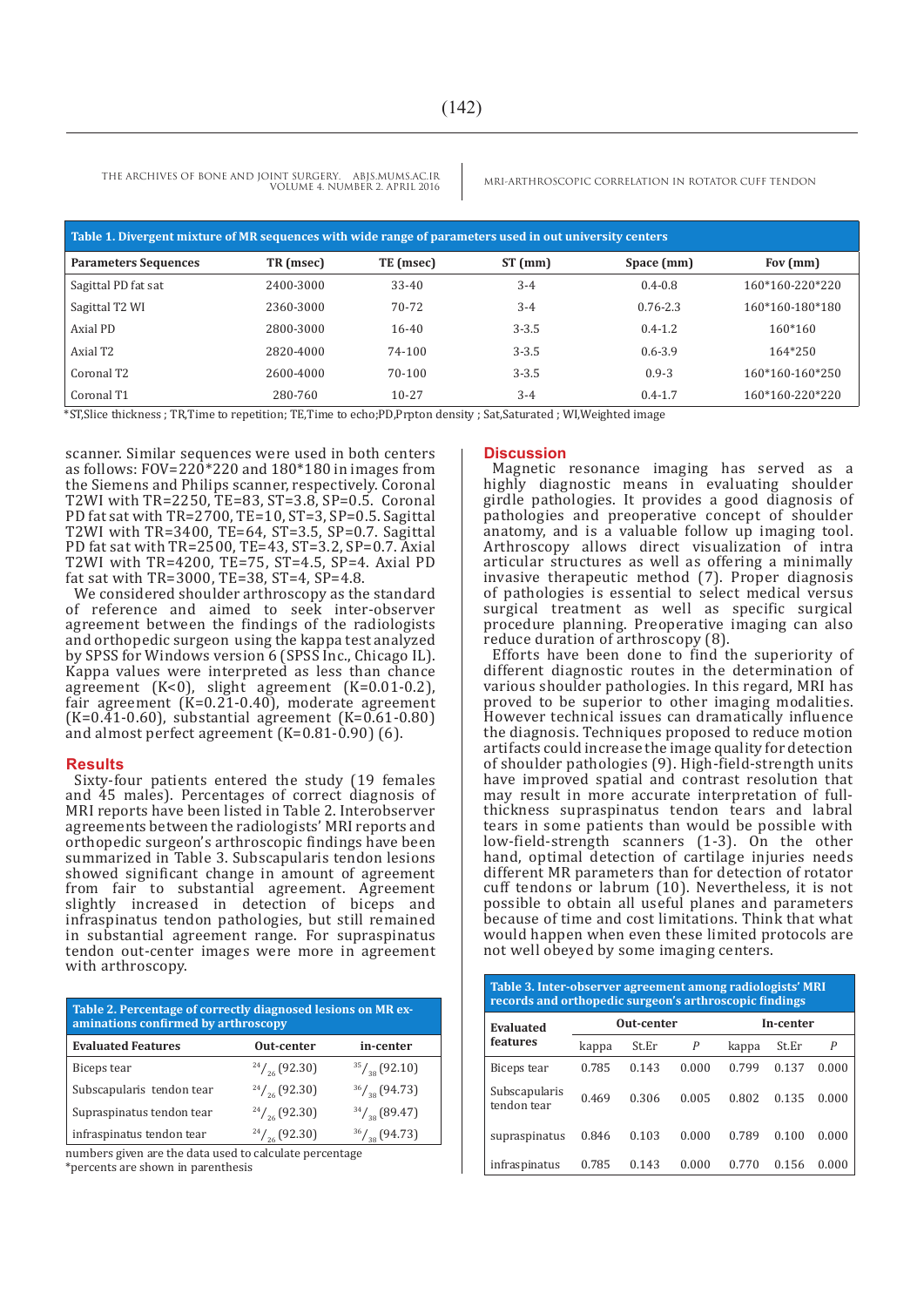THE ARCHIVES OF BONE AND JOINT SURGERY. ABJS.MUMS.AC.IR MRI-ARTHROSCOPIC CORRELATION IN ROTATOR CUFF TENDON VOLUME 4. NUMBER 2. APRIL 2016

In this study we compared the agreement of imaging and arthroscopy reports of rotator cuff tendon pathologies between images performed in a group of university affiliated in-centers and out-centers not affiliated with a university.

In cases of subscapularis tendon pathologies, we observed increased agreement from fair to substantially good state with in-center reports. Fat saturated MR sequences are superior to conventional MR imaging for detection of rotator cuff lesions (4). In addition, patients with subscapularis tears may not be able to keep their shoulder in supine or neutral position, which is necessary for identification of tears in this tendon (5,10). Also, an appropriately arranged coronal oblique and sagittal plane is preferred in many centers to investigate the anatomical position and pathology of rotator cuff tendons (4, 5).

Moreover, it has been reported that the position of the tear in the subscapularis tendon may cause them to be overlooked (5). Tears of this tendon usually begin from the superior portion of the articular side. Intact inferior bundles on axial images may lead to false negative reports. This can be another cause of low accuracy in reports of centers that do not include the sagittal oblique plane in their protocol. In this study, although sagittal oblique images were present in all out-center images, in many of them the images were suboptimally planned and none of the studies were performed on 0.3T scanners to include fatsaturated proton density images.

On the other hand, an orthopedic surgeon has the advantage of freely changing the patient's shoulder posture during arthroscopy to detect a lesion in contrast to the single static position of the shoulder in the MRI that is reported by radiologists. This may be another source of disagreement.

Pathologies related to biceps and infraspinatus tendons showed substantially good agreement in both groups and in cases of supraspinatus, almost perfect agreement was achieved in the out-center group. These tendons are well depicted in all coronal, axial, and sagittal planes and all performed sequences can guide radiologists to the pathology even if some planes or sequences are missing. Also, it is not challenging for orthopedic surgeons to seek out their pathologies during arthroscopy, so, although incenter images had better achievements, out-center images yielded almost the same results. Momenzadeh et al. also detected high positive predictive values for MRI in detecting tears in these tendons (11). However, it should not be forgotten that partial thickness tears of rotator cuff muscles is detected more often when using MR arthrography, especially in the abduction external rotation (ABER) position (7, 10, 12, 13). MR arthrograhy is not carried out on all the patients in either centers unless directly requested by the referring physician. It can be expected that both groups could reveal better inter-observer agreement if they had the assistance of MR arthrography in selected cases.

In this study there is less than perfect agreement

in infraspinatus tendon tears in both groups and supraspinatus tendon in university centers. This was in agreement with previous studies that reported a low sensitivity for MRI in depicting bursal side partial thickness tears (14). On the other hand, a lower detection rate of supraspinatus tendon pathologies in university centers, unlike standard protocols of MRI, may be due to a false sense of assurance that makes radiologists overlook small pathologies. In cases of biceps tendon pathology; however, results were similar in university-affiliated and out-center studies. This low sensitivity is in concordance with previous reports and is apparently related to inherent shortcomings of the modality (15, 16). The oblique course of the biceps tendon leads to partial volume averaging of the tendon with adjacent structures and fluid  $(10)$ . That is why we had no significant change in biceps pathology agreement among the two study groups.

The increased accuracy in detection of pathologies related to two of four evaluated tendons can be attributed to a variety of factors including a mixed array of scanners in the out-center group, some of which were performed on 0.3T scanners. Superiority of higher field scanners in diagnosis of shoulder pathologies has been emphasized before (3). In addition to the magnet strength; however, we believe that the increased accuracy can partly be due to the fact that university-affiliated imaging centers tend to have standard protocols. Moreover, studies have been evaluated either on a workstation or on PACS in both participating university affiliated hospitals, while the radiologists had to interpret hard copies for the outcenter studies in this study. In this study we evaluated our accuracies in both settings as an indicator of standard image acquisition and interpretation in radiologist accuracy. Since the same radiologists interpreted both sets of images, effect of radiologist training and expertise was eliminated.

Although we considered arthroscopy the reference diagnostic method in this study, this should be considered a limitation. Pitfalls and misdiagnosis during arthroscopy can thus be partly responsible for the disagreement between imaging and surgical reports. For example, contained interstitial tears of rotator cuff tendons without communication with either surface of the tendons cannot be seen during arthroscopy (17). We did not enter the interstitial tears detected by MRI in our statistical analysis to achieve a better agreement; however, practitioners should consider this as a cause of disagreement that is sometimes perceived in clinical practice. Also, because we did not evaluate the agreement of different types of tears (partial versus complete) this can be considered a further limitation.<br>Determining inter-observer variability among Determining inter-observer variability among different radiologists, which was not conducted in this study, can also add to the statistical strength of such investigations. Disagreement of reports can be attributed to other reasons we did not concentrated on in this investigation. Inherent shortcomings of MRI